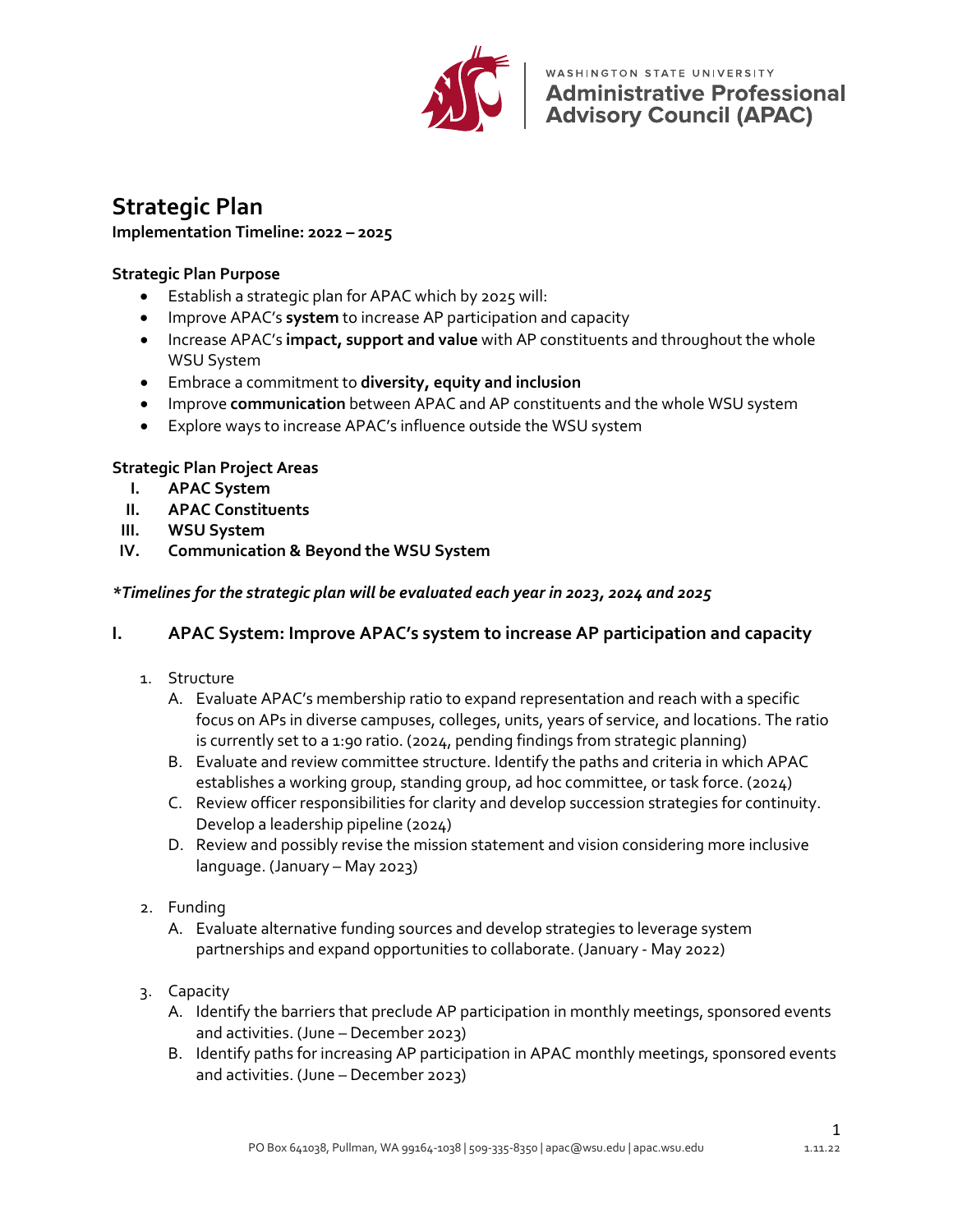

C. Clarify avenues in which AP council members are recruited and identify strategies for improvement. (June – December 2023)

### **II. APAC Constituents: Increase APAC's impact, support and value with AP constituents**

- 1. Critical Initiatives
	- A. Identify a committee to evaluate the 2021 climate survey responses. (January May 2022)
	- B. Identify a strategy to address the top three areas of concern from the 2021 climate survey of AP members. (May 2022)
- 2. Professional Development
	- A. Leverage system leadership network and support to deliver professional development programming to AP constituents. (Ongoing)
	- B. Expand professional development programs to provide diverse offerings. (Ongoing)
	- C. Expand partnerships with system organizations, units, task forces, or other entities to leverage resources and reach. (Ongoing)
- 3. Identify and implement ways to improve communication with APs (January May 2022)
- 4. Establish timeline and structure when communications will be distributed along with deadlines to leadership.
- 5. Identify how APs would like to receive communication and the type of information that is useful to them.
	- A. Survey AP's (September 2021)
- 6. Improve processes to gather timely feedback from constituents on time-sensitive issues
- 7. Identify how APs would like to provide feedback and then create a clear pathway to providing feedback to leadership. (January – May 2022)
	- A. Survey AP's (September 2021)

## **Deliverable:**

- Develop a strategic communication strategy focused on APAC's value to APs (January to May 2022)
- Implement a strategic communication strategy focused on APAC's value to APs (May 2022)
- Addition of an appointed public information officer. (May 2022 through May 2025)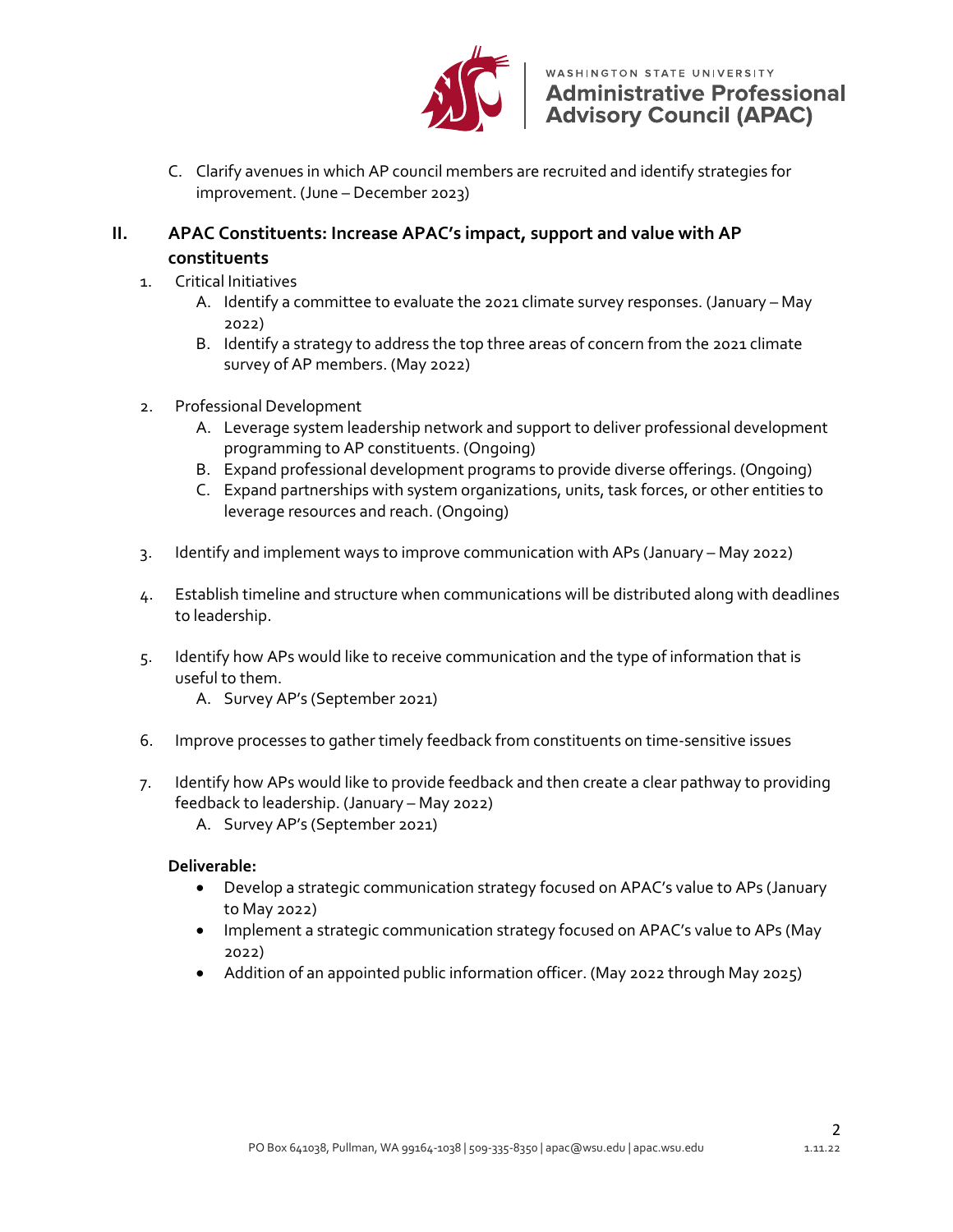

## **III. WSU System: Increase APAC's impact, support and value throughout the whole WSU System**

- 1. Advance unity among WSU locations including campuses, extension, and outreach centers with the One WSU model
	- A. Develop a recommendation to increase representation of APAC. Identify pathways to assign positions on the appropriate committees, task forces, and other venues. (July-December 2022, ongoing)
	- B. Identify the timelines in which the positions on committees, task forces, and other venues are filled. (July-December 2022, ongoing)
	- C. Create a pool of APAC members for succession assignment on appropriate committees, task forces, and other venues. (July-December 2022, ongoing)
	- D. Identify search committees in which members of APAC should be assigned, i.e. Dean appointments. (July-December 2022, ongoing)
- 2. Support
	- A. Identify and advance initiatives to grow support among the following WSU groups including quantifying APAC's value to each group (January 2023-May 2023)
		- i. WSU leadership (Board of Regents/President/Provost/Campus leadership)
		- ii. HRS
		- iii. Supervisors
		- iv. Faculty Senate
		- v. Classified staff/unions
	- B. Complete analysis regarding the current state of perception with each of the groups to identify areas in which we can foster the relationship. Determine how APAC will modify our relationship with each of these groups. APAC is seen as a valuable partner and ally ahead of process and communication. (January 2023-December 2023, completion in 2024)

## 3. Sustainability

- A. Identify and advance ways to sustain APAC such that:
	- i. Evaluate APAC's sustainability in terms of manager and supervisor support of employee involvement with APAC and commitment from system leadership. APAC's charge, support, and funding are in line with expectations from the organization. (2022, Ongoing)
- 4. Value
	- A. Create an initiative to adopt LEAN practices that increase operational efficiencies for AP staff members. (January 2023 – December 2023)
		- i. Identify bottlenecks best practices through ratio development for peak performance through research and available guidance. (2024)
		- ii. Highlight bottlenecks within the university, describing the impact on business operations and students and bringing forth solutions. (2024)